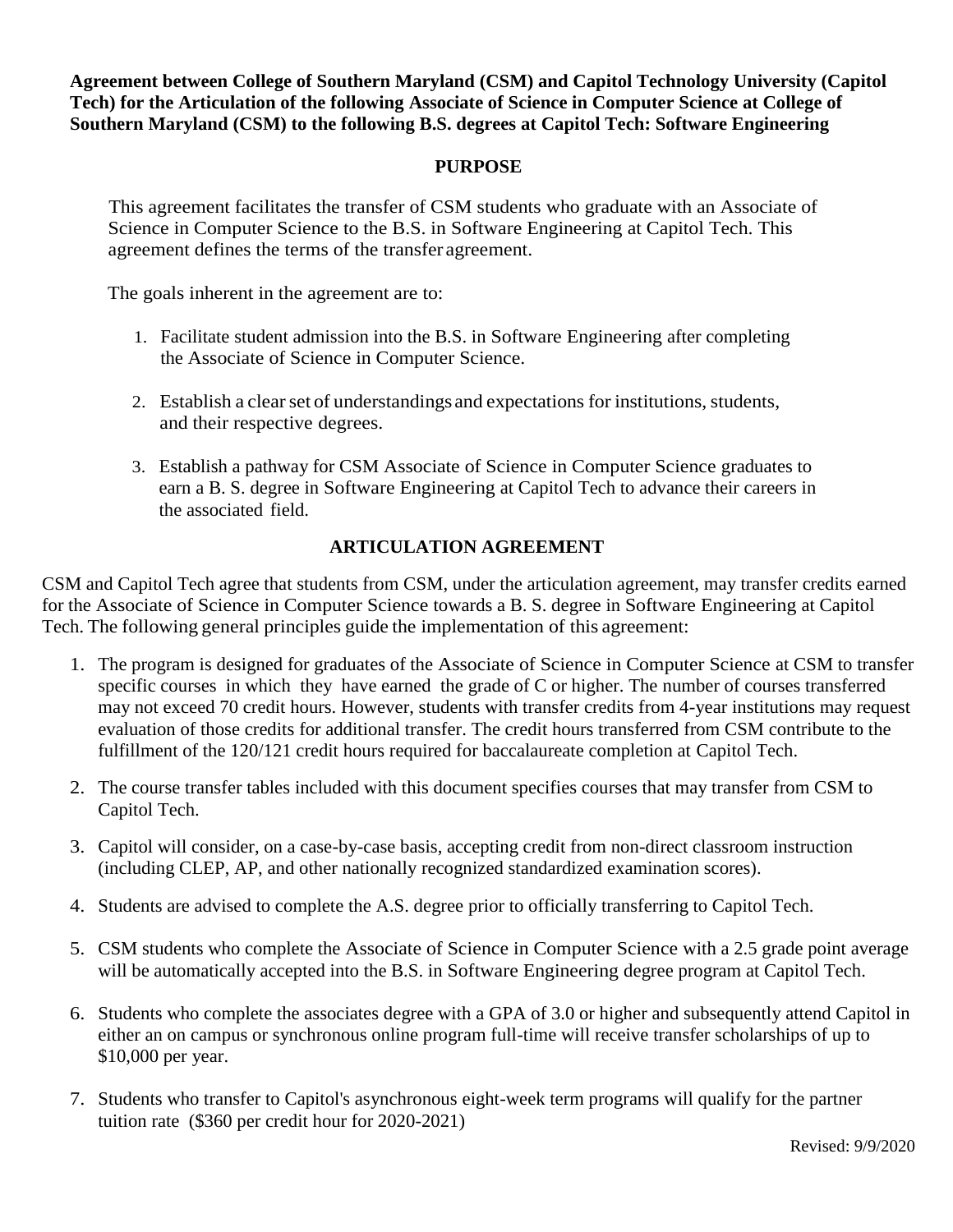- 8. At the request of CSM, Capitol Tech will provide general information on the academic progress of CSM students enrolled in any of the Capitol Tech's B.S. programs. Any feedback must adhere to FERPA requirements.
- 9. The Capitol Tech BS in Construction Safety is a Board of Certified Safety Professionals (BCPS) QAP program. Upon graduation, graduates of a BCPS QAP program like this are eligible to apply for the Graduate Safety Practitioner® (GSP®), a BCSP-approved credential necessary to apply for the Certified Safety Professional® (CSP®). In order for Capitol Tech to obtain this status, all the safety, math, and science courses we offer in this program include their mandatory criteria.
- 10.CSM and Capitol Tech agree to monitor the performance of this agreement when any changes to program curriculum occur.
- 11.CSM and Capitol Tech agree to publicize this agreement on their web sites.
- 12.The course transfer tables are subject to a five-year review for updating and revising as necessary by the appropriate CSM and Capitol Tech officials without affecting the signed agreement.
- 13.Either party may terminate the agreement with 60 days advance written notice to the other. Termination of the agreement will not affect any students currently enrolled in the Associate of Science in Computer Science who are taking courses at Capitol or who are accepted into the Bachelor of Science in Software Engineering at Capitol Tech.
- 14.This agreement becomes effective on the date that the last authorizing party has signed the agreement. The last signer will write the date on the signature page.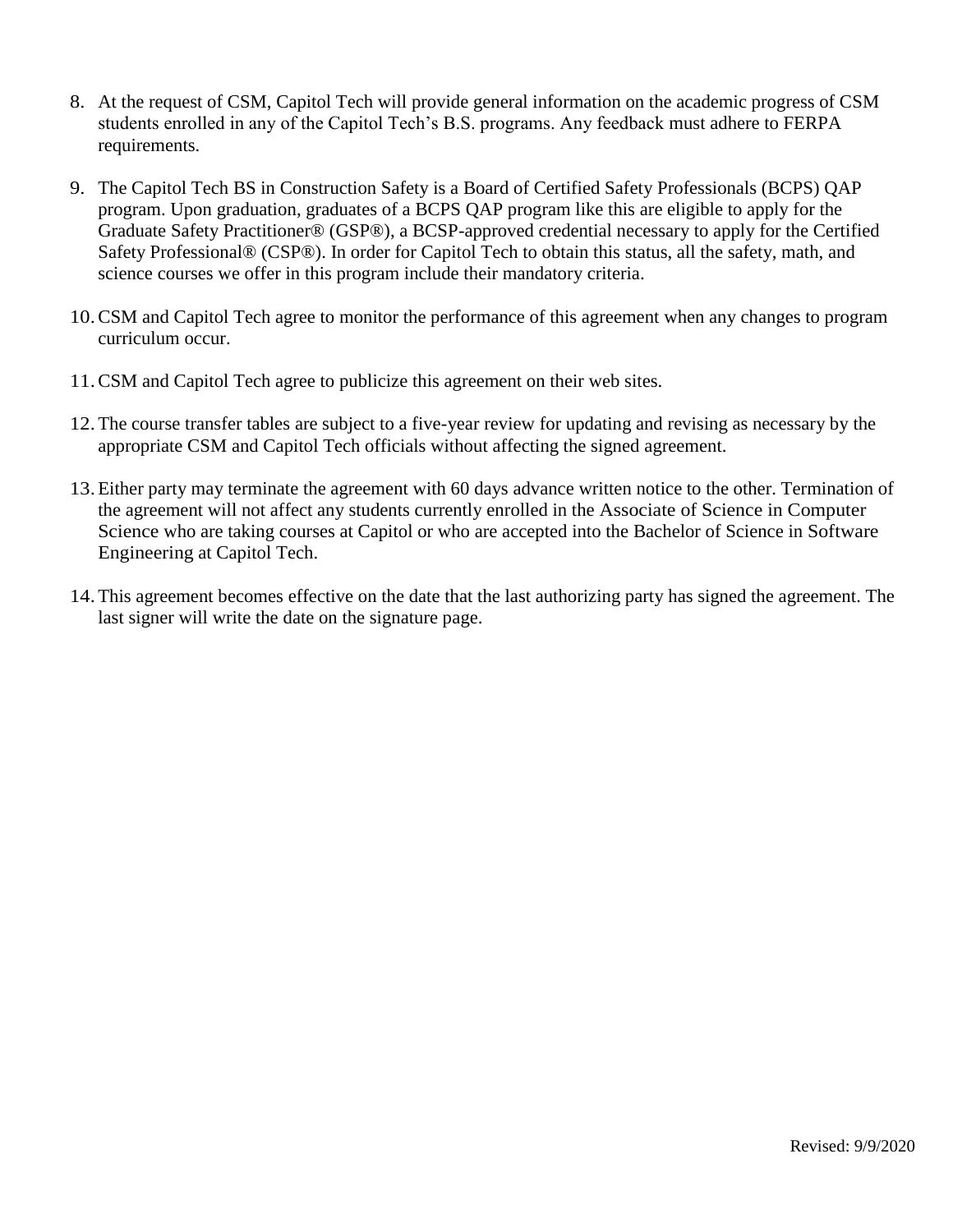| <b>COURSE NUMBER, TITLE and NUMBER of CREDITS</b>                                                                                  |                                               | <b>COURSE NUMBER, TITLE and NUMBER of CREDITS</b> |                                                |
|------------------------------------------------------------------------------------------------------------------------------------|-----------------------------------------------|---------------------------------------------------|------------------------------------------------|
| <b>Technical Prerequisites</b>                                                                                                     | <b>6 Credits</b><br><b>Transferred Course</b> | <b>Math/Science</b>                               | <b>30 Credits</b><br><b>Transferred Course</b> |
| EL-204 Digital Electronics (3)                                                                                                     |                                               | Science or Math Elective (3)                      | <b>SCE-1010</b>                                |
| EL-262 Microprocessors/Microassembly (3)                                                                                           |                                               | MA-114 Algebra/Trigonometry (4)                   |                                                |
| <b>Computers/Software</b>                                                                                                          | 39 Credits                                    | MA-124 Discrete Math (3)                          | <b>MTH-2500</b>                                |
| CS-130 Intro to Programming Using Java (3)                                                                                         | CSC-1110                                      | MA-128 Intro to Statistics (3)                    |                                                |
| $CS-150$ Intro to Programming Using C (3)                                                                                          | CSC-2591                                      | MA-261 Calculus I (4)                             | MTH-1200                                       |
| $CS-200$ Programming in $C++(3)$                                                                                                   | CSC-1390                                      | $MA-262$ Calculus II (4)                          | MTH-1210                                       |
| $CS$ 250 Intro Net Programming with C (3) OR<br>CS 356 Dynamic Web Page Development (3) OR<br>CT 406 WEB Programming Languages (3) |                                               | PH-201 General Physics I (3)                      | PHY-1010/L                                     |
| CS-220 Database Management (3)                                                                                                     |                                               | PH-202 General Physics II (3)                     |                                                |
| CS-225 Intermediate Java Programming (3)                                                                                           | CSC-2592                                      | Science or Math Elective (3)                      |                                                |
| CS-230 Data Structures (3)                                                                                                         |                                               |                                                   |                                                |
| CS-310 Computer Algorithms (3)                                                                                                     | CSC-2740                                      | <b>Humanities/Social Sciences</b>                 | <b>18 Credits</b>                              |
| CS-330 IPhone App Development (3) OR<br>CS 305 Android App Development (3)                                                         |                                               | <b>HU-331 OR</b><br>HU-332 Arts and Ideas (3)     |                                                |
| CS-405 Intro/Software Design w/UML (3)                                                                                             |                                               | SS-351 Ethics (3)                                 | PHL-1150                                       |
| CS-418 Operating Systems (3)                                                                                                       |                                               | Social Science Elective (3)                       | Social/Behavioral<br>Science                   |
| $CT-152$ Intro/Unix (3)                                                                                                            |                                               | Social Science Elective (3)                       | Social/Behavioral<br>Science                   |
| CT-376 JavaScript (3)                                                                                                              |                                               | Humanities Elective (3)                           |                                                |
| <b>Engineering</b>                                                                                                                 | 21 Credits                                    | Humanities Elective (3)                           | Communications                                 |
| SE-351 Software Testing (3)                                                                                                        |                                               |                                                   |                                                |
| CS-406 Requirements/Resource Analysis (3)                                                                                          |                                               | <b>English Communications</b>                     | <b>6 Credits</b>                               |
| CS-452 Agile Methods (3)                                                                                                           |                                               | EN-101 English Communications I (3)               | <b>ENG-1010</b>                                |
| SE-321 Human Computer Interaction (3)                                                                                              |                                               | EN-102 English Communications II (3)              | <b>ENG-1020</b>                                |
| SE-457 Senior Design Project I (3)                                                                                                 |                                               |                                                   |                                                |
| SE-458 Senior Design Project II (3)                                                                                                |                                               |                                                   |                                                |
| Software Elective (3)                                                                                                              |                                               |                                                   |                                                |
| Evaluated by:                                                                                                                      | Date:                                         | Schools transferred in from:                      |                                                |
| 1.                                                                                                                                 |                                               | $T_{3}$ =<br>$T_1 =$                              |                                                |
| 2.                                                                                                                                 |                                               | $T_4=$<br>$T_2 =$                                 |                                                |
| 3.                                                                                                                                 |                                               | Comments:                                         |                                                |
| <b>Student First Name:</b>                                                                                                         | MI:                                           |                                                   |                                                |
| Last Name:                                                                                                                         |                                               |                                                   |                                                |

#### **COURSE REQUIREMENTS FOR SOFTWARE ENGINEERING Bachelor of Science (120 Credits)**

**Students are required to complete FS-100 (Freshman Seminar) unless the student has transferred 24 credit hours or greater. A student may be required to complete MA-005, MA-112, EN-001, and CS-100, based on placement test results.**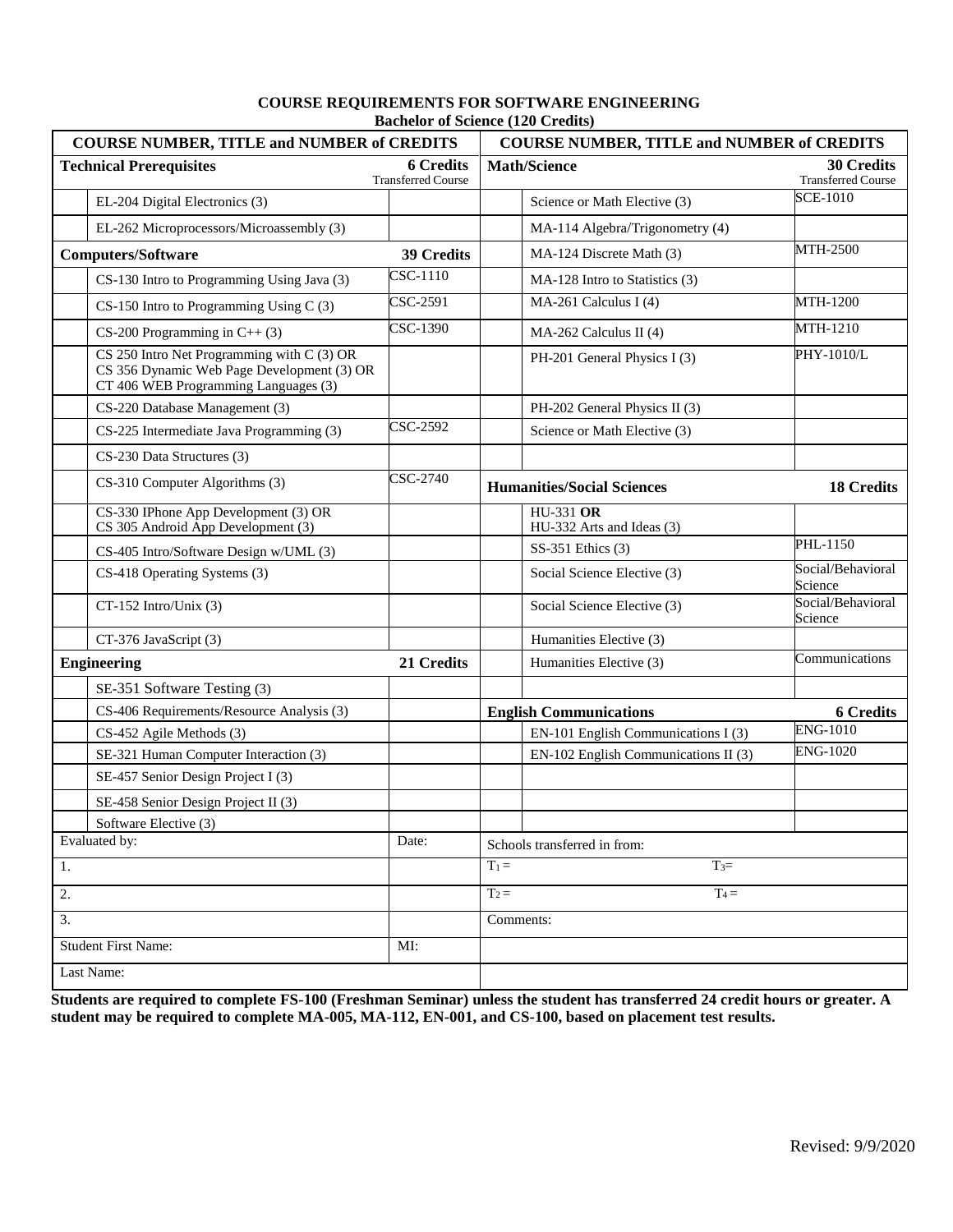#### **Authorizing Signatures**

This agreement is authorized for implementation on the \_\_\_\_\_\_\_\_\_\_ day of \_\_\_\_\_\_\_\_\_\_, 2020. Sep 24, 2020

Bradford Sims (Sep 24, 2020 16:11 EDT) Bradford Sims

> Bradford L. Sims, PhD Dr. Eileen Abel Capitol Technology University College of Southern Maryland

[\\_\\_\\_\\_\\_\\_\\_\\_\\_\\_\\_\\_\\_\\_\\_\\_\\_\\_\\_\\_\\_\\_\\_\\_ \\_\\_\\_\\_\\_\\_\\_\\_\\_\\_\\_\\_\\_\\_\\_\\_\\_\\_\\_\\_\\_\\_\\_\\_\\_\\_\\_\\_](https://na2.documents.adobe.com/verifier?tx=CBJCHBCAABAA5rQANolxTj397pOA0xO18boAmlqqClIC) Eileen Abel (Sep 24, 2020 16:50 EDT)

President Vice President of Academic Affairs

 $\overline{\phantom{a}}$  , where  $\overline{\phantom{a}}$ Stephen J. McCaskey, PhD Vice President for Academic Affairs Capitol Technology University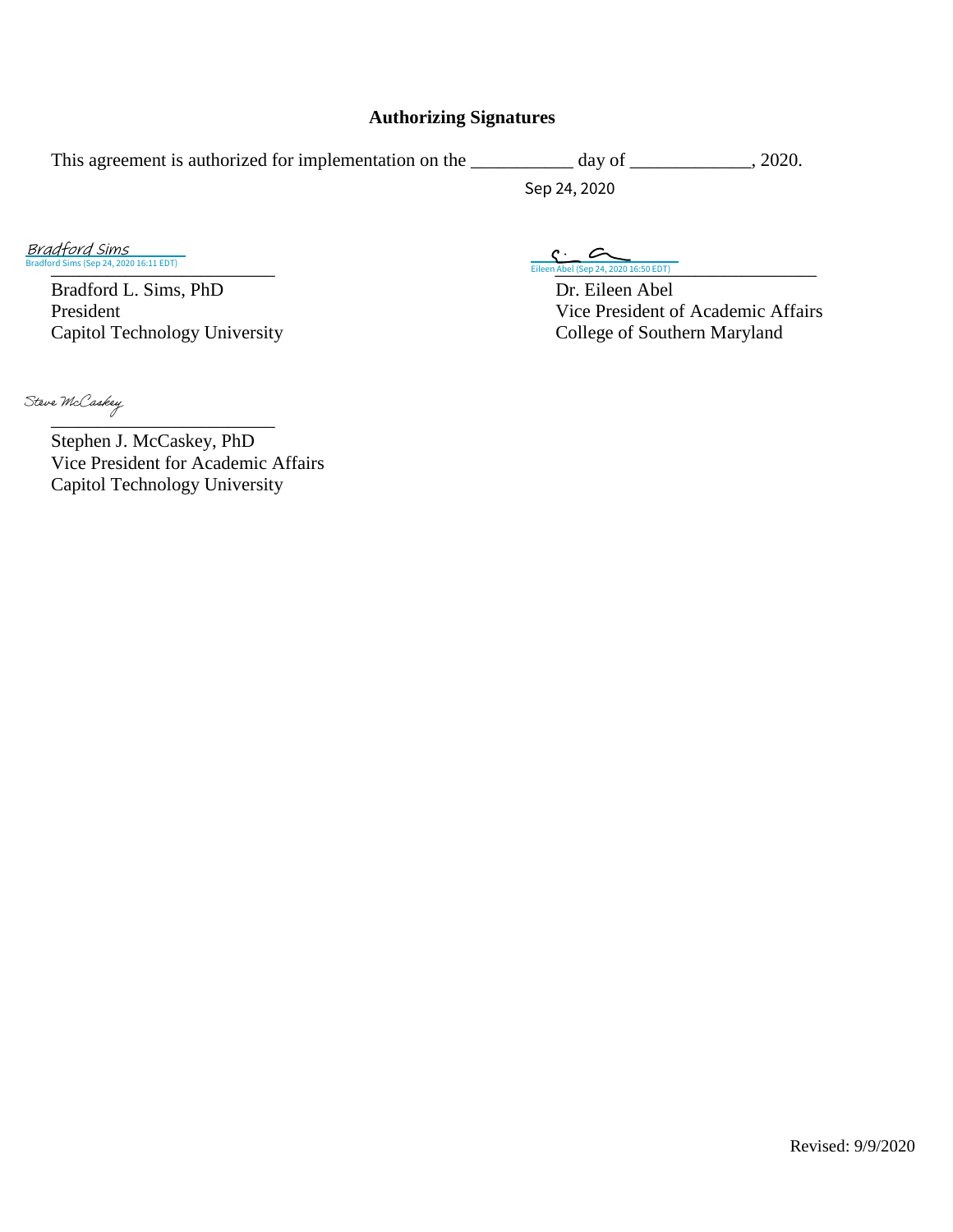# College of Southern Maryland & Capitol Technology University Computer Science to Software Engineering Articulation Agreement for **Signature**

Final Audit Report 2020-10-12

| Created:        | 2020-09-24                                   |
|-----------------|----------------------------------------------|
| By:             | Jacquelyn Rogers (jgrogers@csmd.edu)         |
| Status:         | Signed                                       |
| Transaction ID: | CBJCHBCAABAA5rQANolxTj397pOA0xO18boAmlqqClIC |

## "College of Southern Maryland & Capitol Technology University Computer Science to Software Engineering Articulation Agreem ent for Signature" History

- **D** Document created by Jacquelyn Rogers (jgrogers@csmd.edu) 2020-09-24 - 6:40:51 PM GMT- IP address: 24.233.210.107
- $\mathbb{E}$  Document emailed to Eileen Abel (edabel@csmd.edu) for signature 2020-09-24 - 7:01:35 PM GMT
- Document emailed to steve mccaskey (simccaskey@captechu.edu) for signature 2020-09-24 - 7:01:35 PM GMT
- Document emailed to Bradford Sims (bsims@captechu.edu) for signature 2020-09-24 - 7:01:35 PM GMT
- **Email viewed by Bradford Sims (bsims@captechu.edu)** 2020-09-24 - 8:11:15 PM GMT- IP address: 96.244.7.205
- $\mathscr{O}_\bullet$  Document e-signed by Bradford Sims (bsims@captechu.edu) Signature Date: 2020-09-24 - 8:11:35 PM GMT - Time Source: server- IP address: 96.244.7.205
- **Email viewed by Eileen Abel (edabel@csmd.edu)** 2020-09-24 - 8:50:09 PM GMT- IP address: 74.96.211.129
- $\mathbb{Z}_{\bullet}$  Document e-signed by Eileen Abel (edabel@csmd.edu) Signature Date: 2020-09-24 - 8:50:16 PM GMT - Time Source: server- IP address: 74.96.211.129